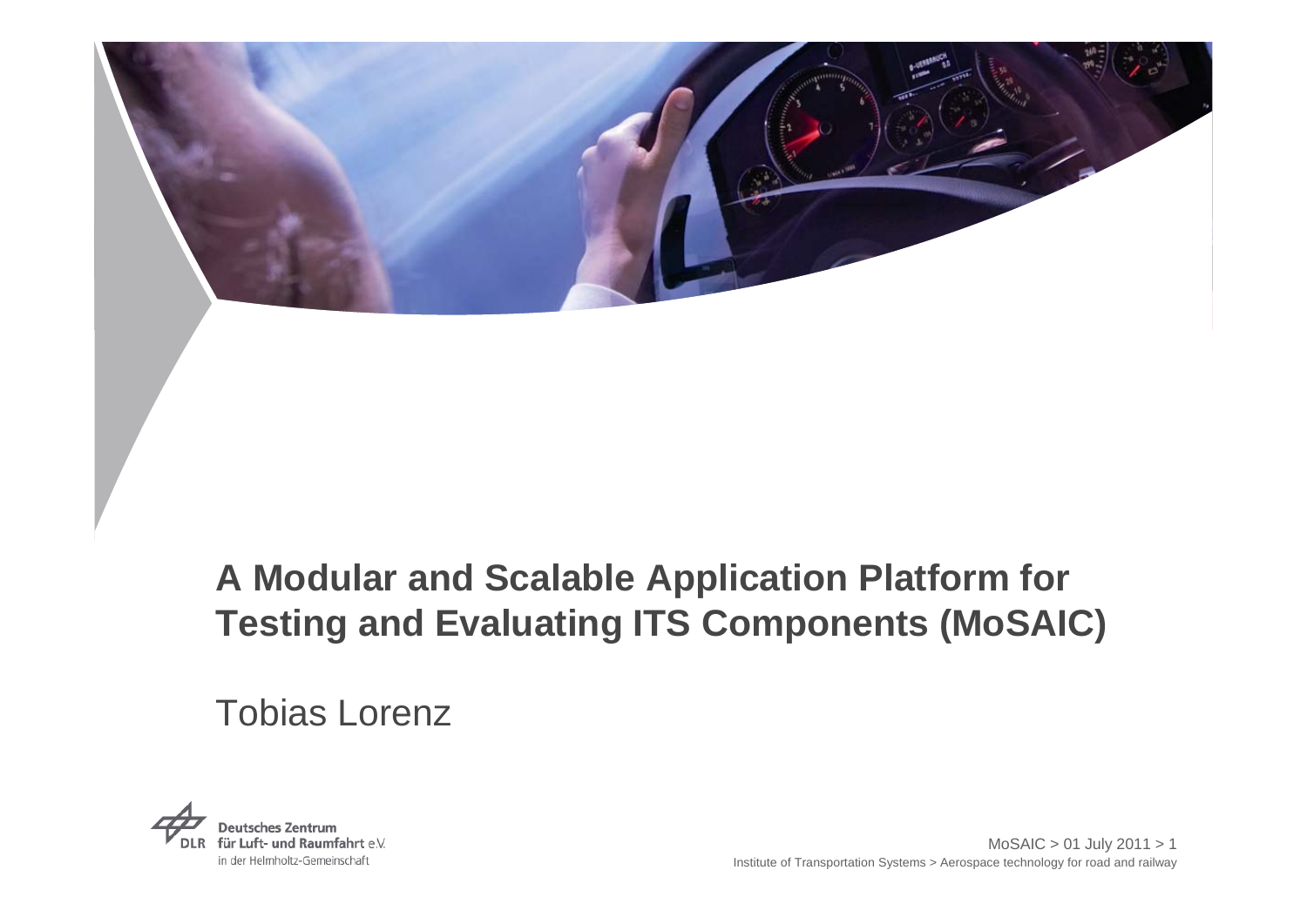# **Content**

- $\overline{\phantom{a}}$  Short Introduction
	- $\rightarrow$  German Aerospace Center (DLR)
	- $\triangleright$  Institute of Transportation Systems (TS)
- **7** MoSAIC
	- $\triangleright$  Motivation and Introduction
	- **7 DOMINION**
	- $\rightarrow$  Architecture Approaches
	- $\overline{\phantom{a}}$  Test Scenario and Results

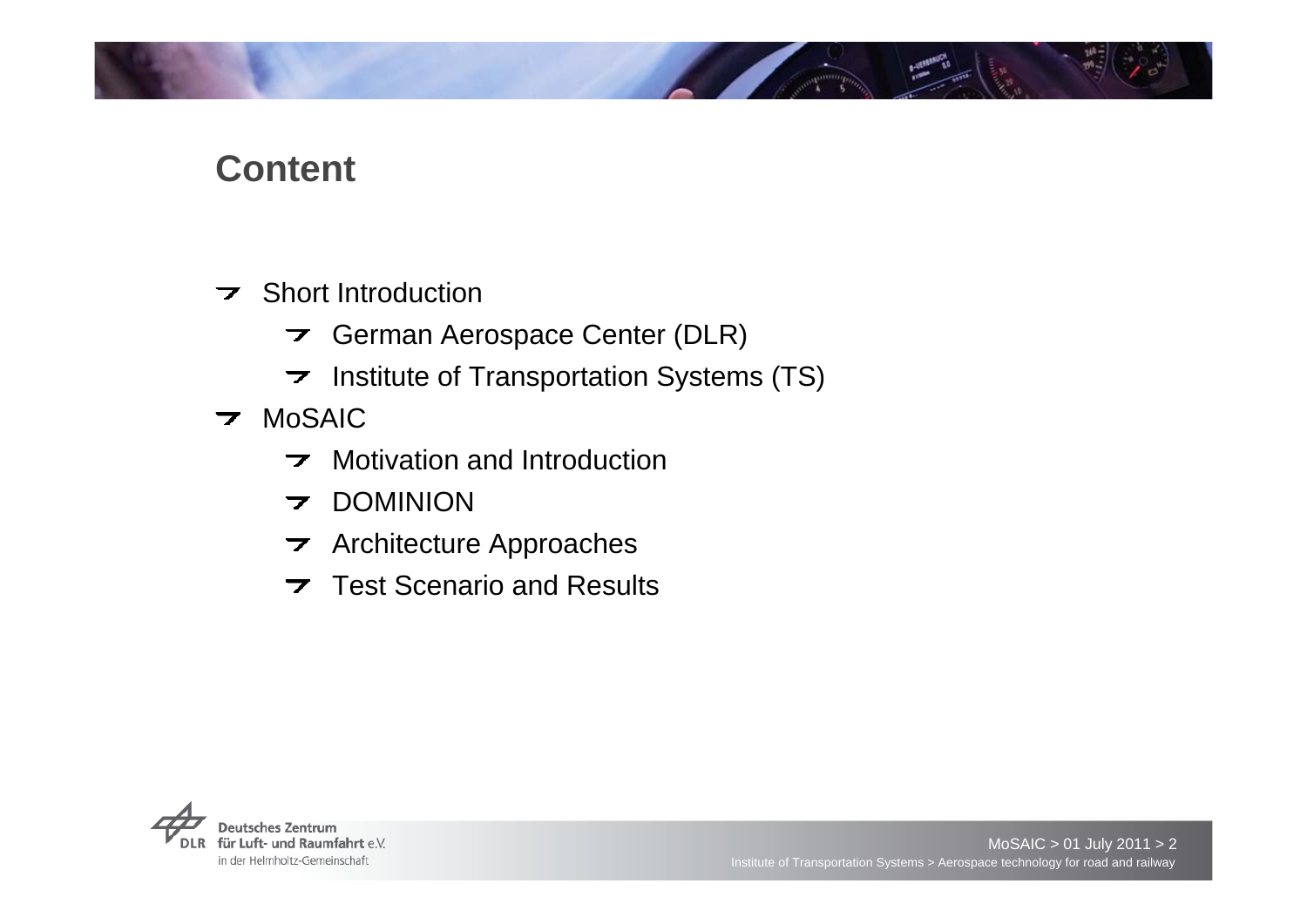

# **Short Introduction – DLR and Institute TS**

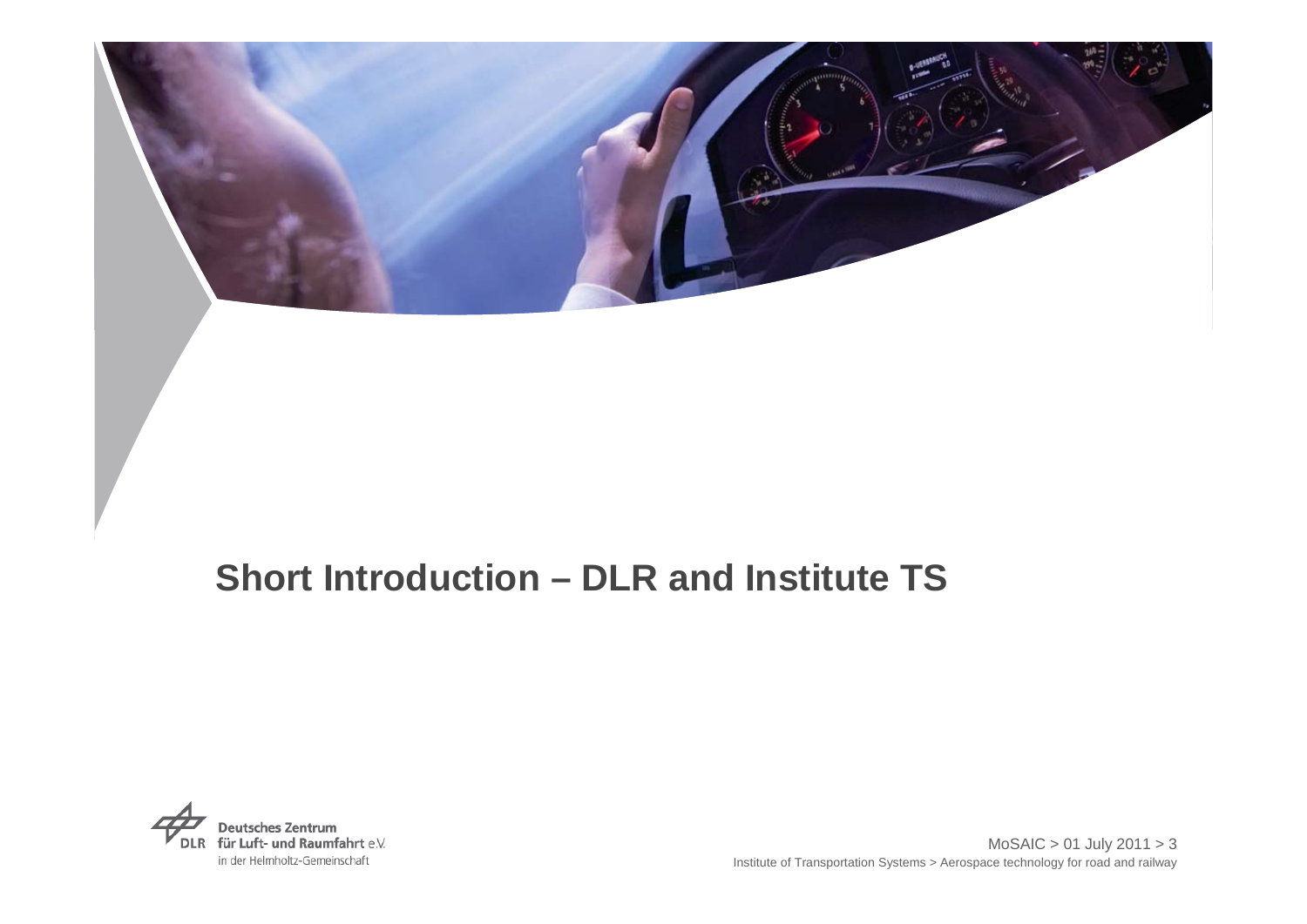## **German Aerospace Center**

Areas of Research

- $\overline{\phantom{a}}$  Aeronautics
- **7** Space
- **Transport**  $\overline{\phantom{a}}$
- Energy  $\overline{\phantom{a}}$

## DLR in numbers

Budget: 2006 1.168 M Euro 2007 1.224 M Euro



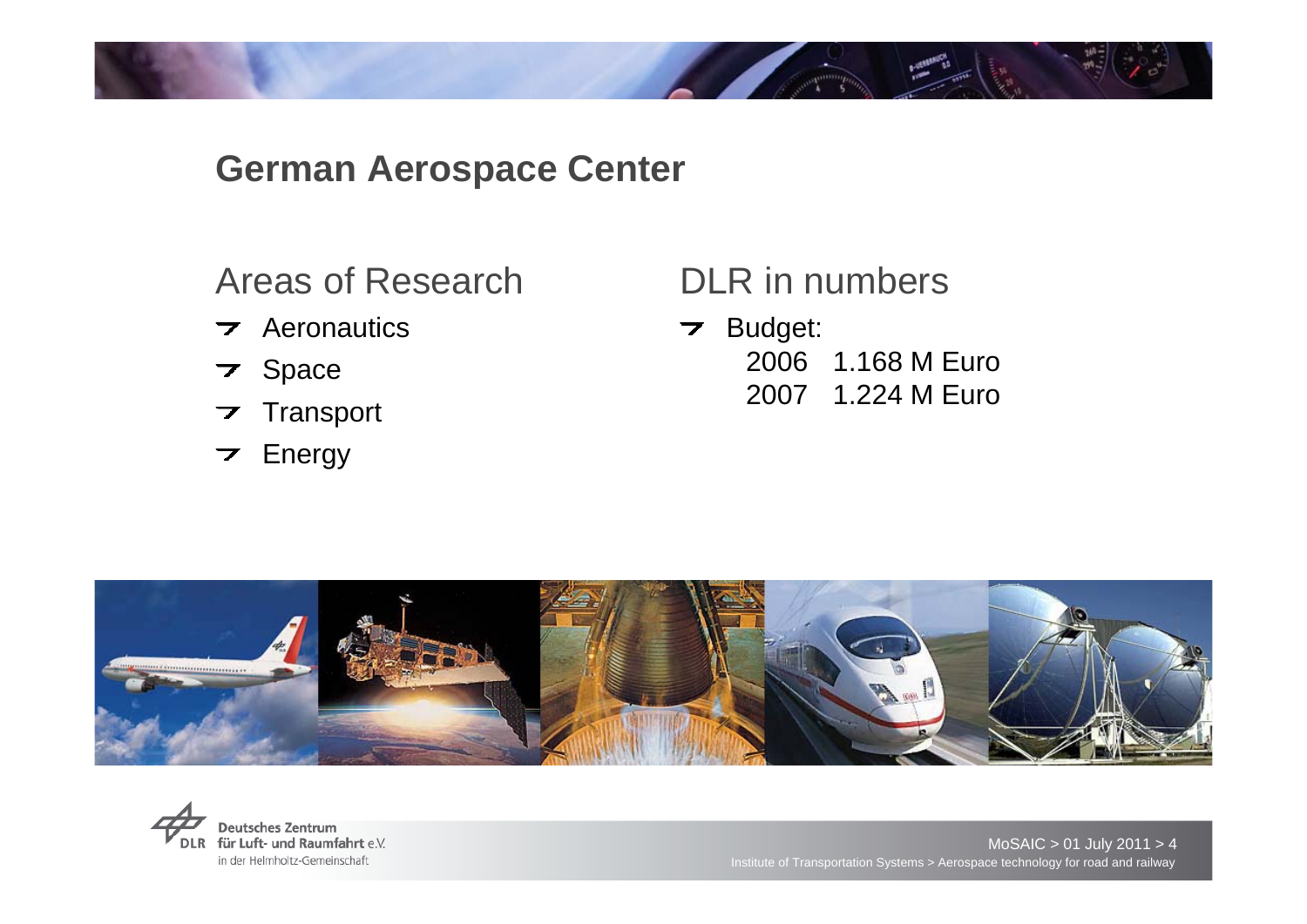# **Locations and Employees**

5.600 employees work at 28 research institutes and facilities at 13 locations  $($  +  $\blacksquare$ ).

Offices in Brussels, Paris and Washington.

**Institute of Transportation**  $\overline{\mathbf{z}}$ **Systems (** $\blacksquare$ **)** 



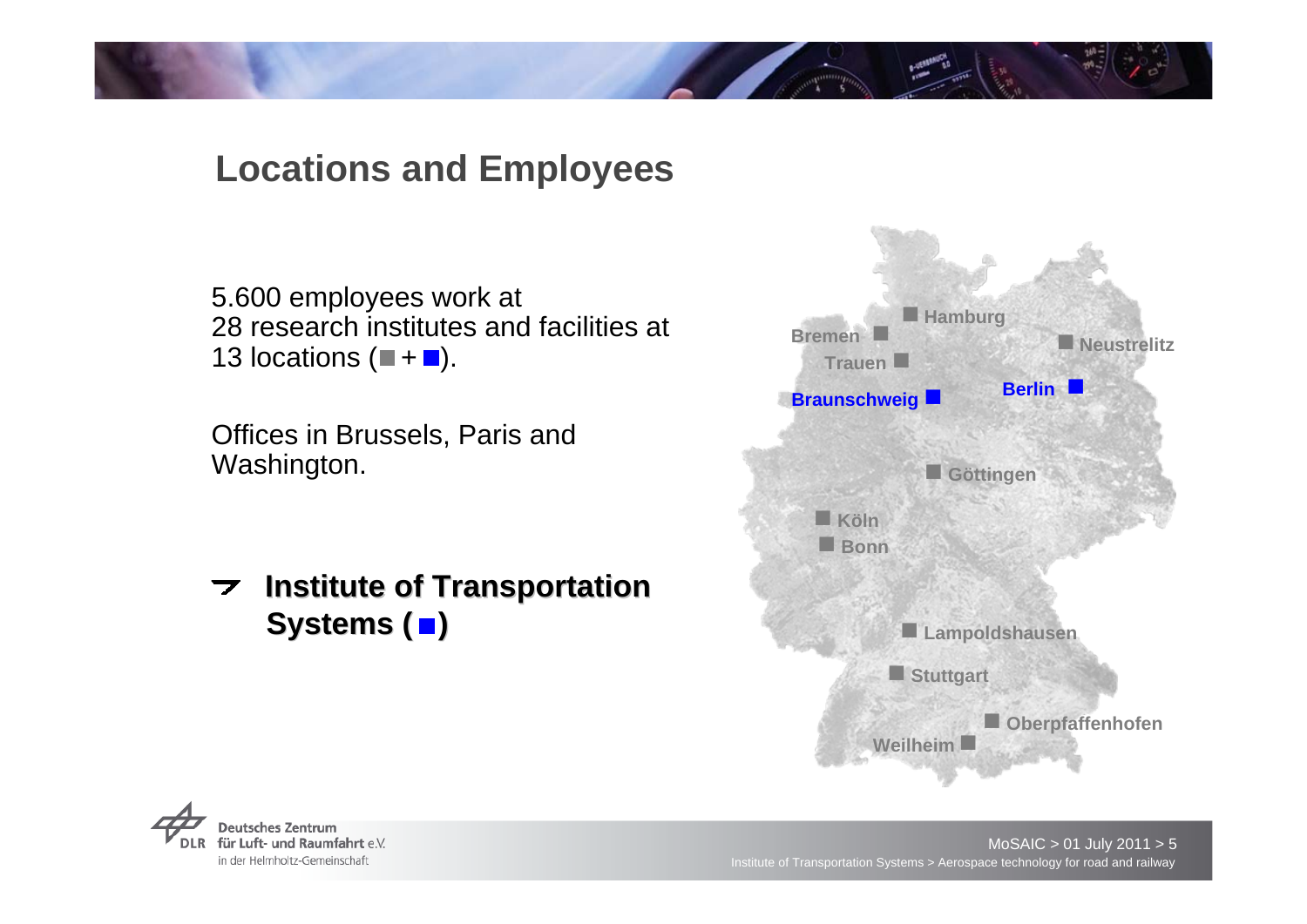# **Institute of Transportation Systems**

| Residence: | <b>Braunschweig and Berlin</b>                                 |
|------------|----------------------------------------------------------------|
| Since:     | <b>March 2001</b>                                              |
| Director:  | Prof. Dr.-Ing. Karsten Lemmer                                  |
| Employees: | Currently 100 employees<br>from various scientific disciplines |

#### **Range of tasks**

- Basic research $\overline{\phantom{a}}$
- Creating concepts and strategies  $\overline{\phantom{a}}$
- Prototype development  $\overline{\phantom{a}}$

#### **Fields of Research**

- **Automotive**
- Railway Systems  $\overline{\phantom{a}}$
- Traffic Management $\overline{\phantom{a}}$



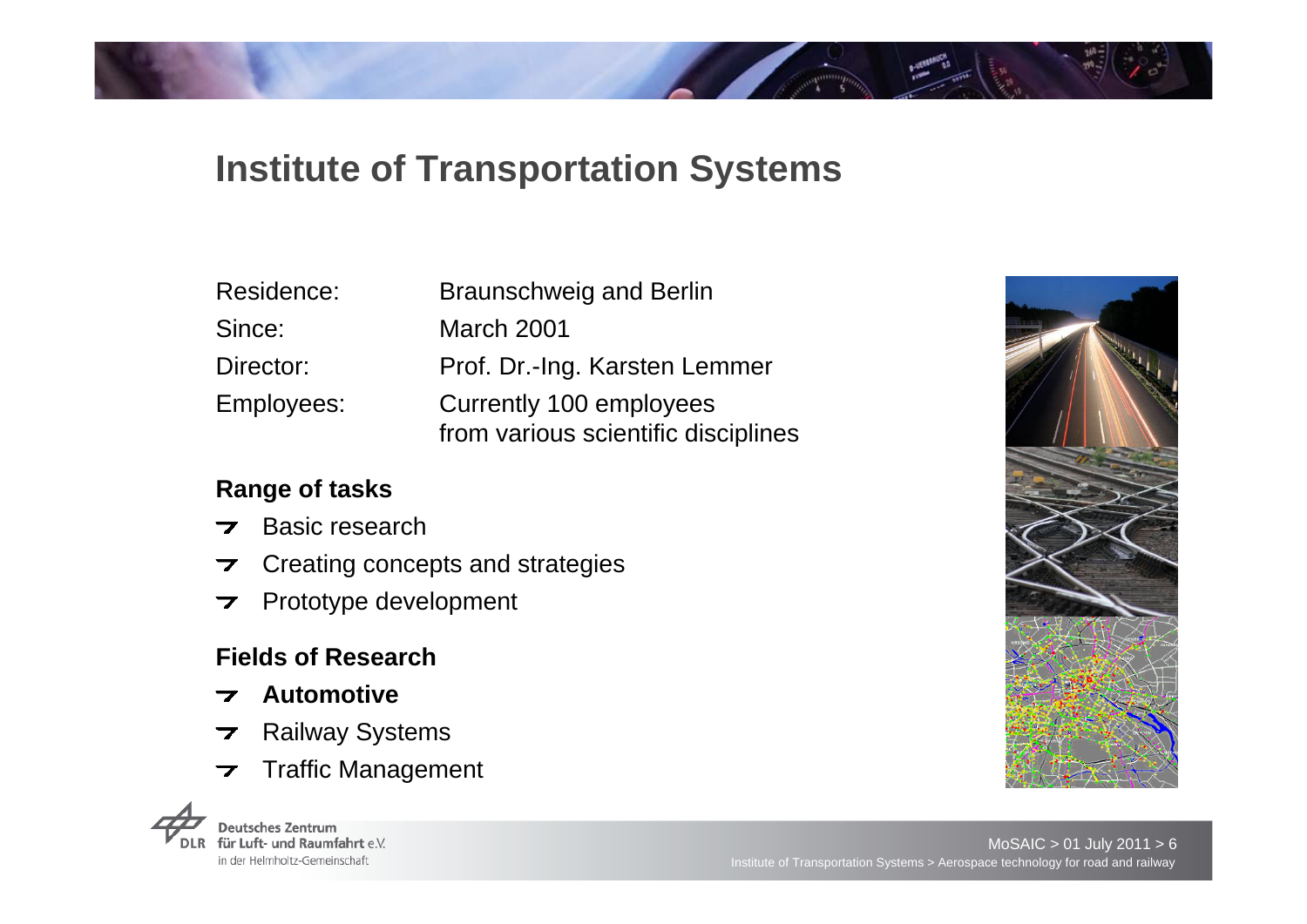

# **MoSAIC – Motivation and Introduction**

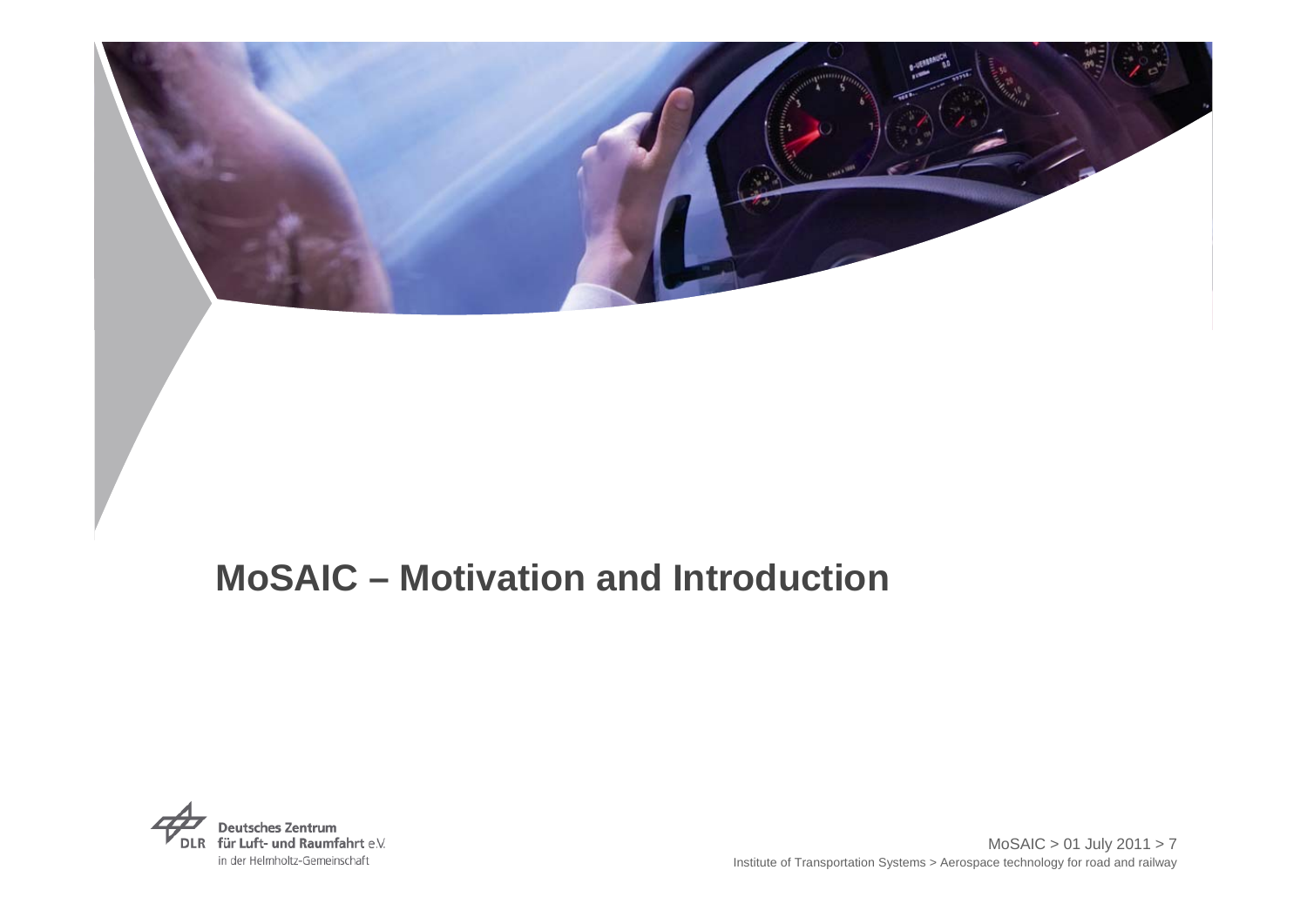- $\triangleright$  The determination of requirements for cooperative assistance and automation based on *Vehicle-to-X* technologies emphasize research questions on different levels – for example:
	- $\triangleright$  Reliability / availability
	- $\overline{\phantom{1}}$  Interaction between human and machine
	- Interoperability of assistance and automation systems / security
	- Different penetration rates and their influence on the function of the system, traffic safety/-efficiency, driver behavior and acceptance



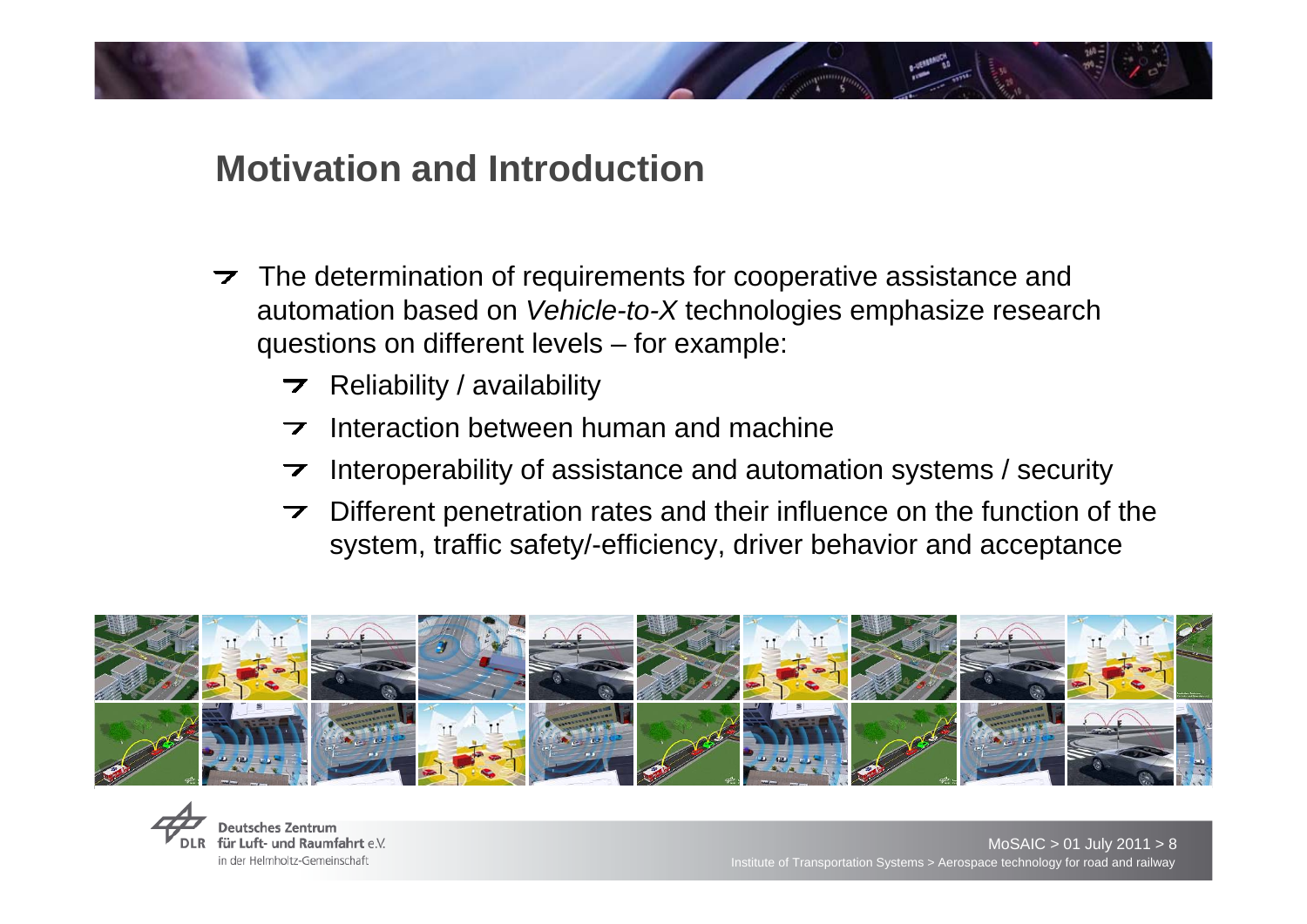- Modular and Scalable Application-Platform for ITS Components  $\overline{\phantom{a}}$ 
	- $\rightarrow$  Laboratory infrastructure to determine requirements for cooperative assistance and automation in a context of urban traffic scenarios and their real-virtual instantiation



Design and development tool for real-virtual assistance and automation  $\overline{\phantom{a}}$ systems

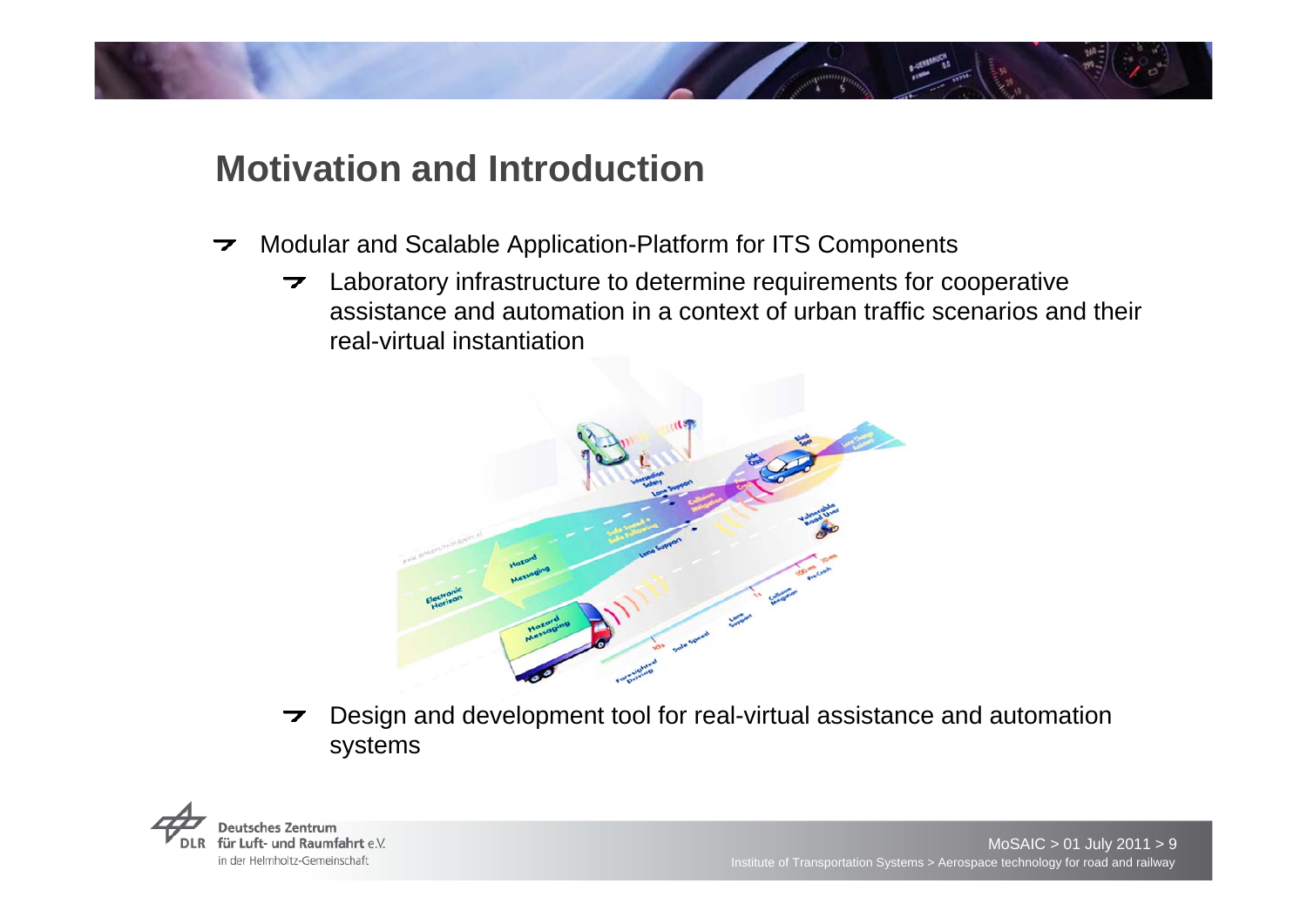Requirements for MoSAIC are presented based on the addressed technology- $\overline{\phantom{a}}$ driven and the human-centered fields of research



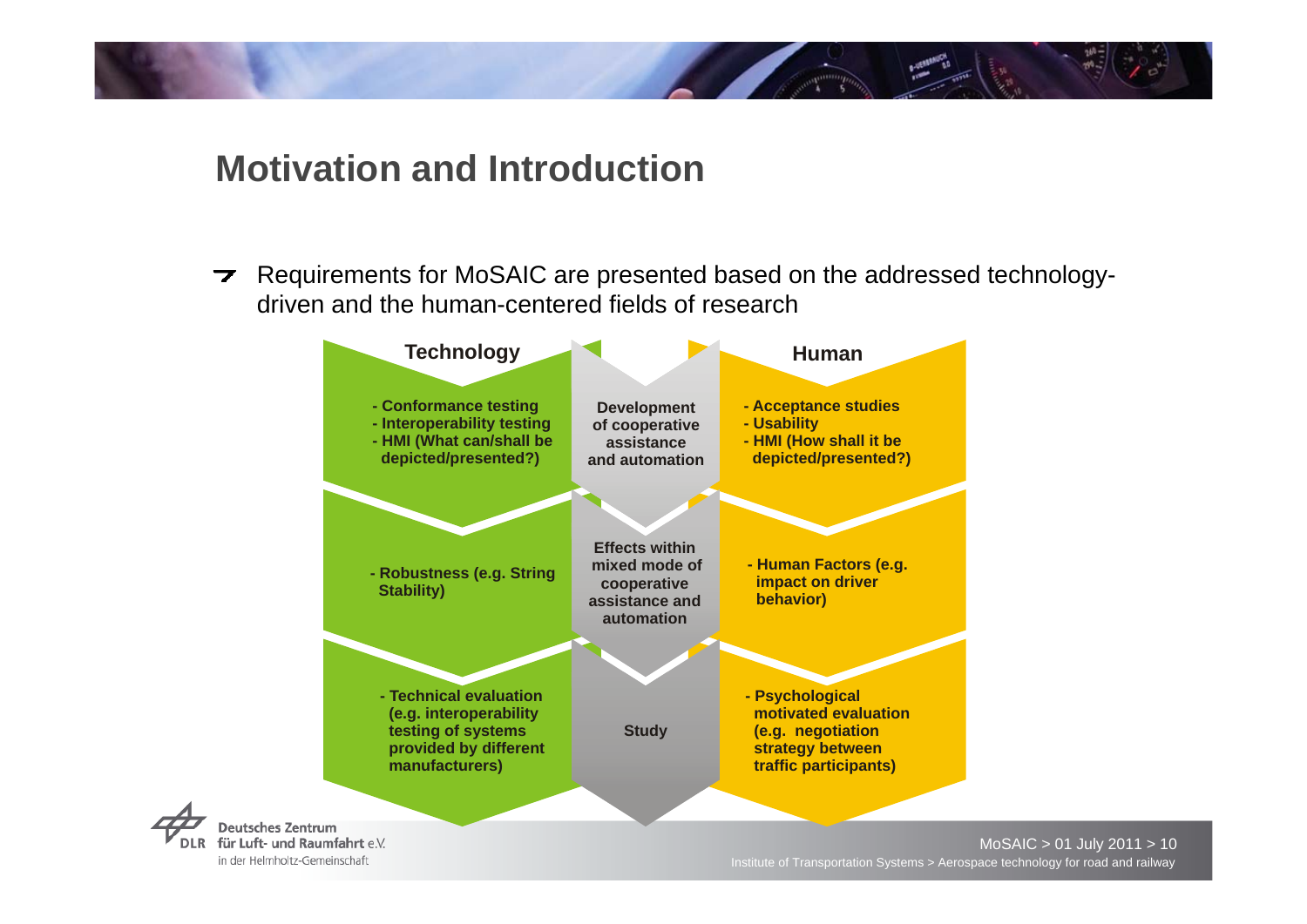







#### *connected by DOMINION*









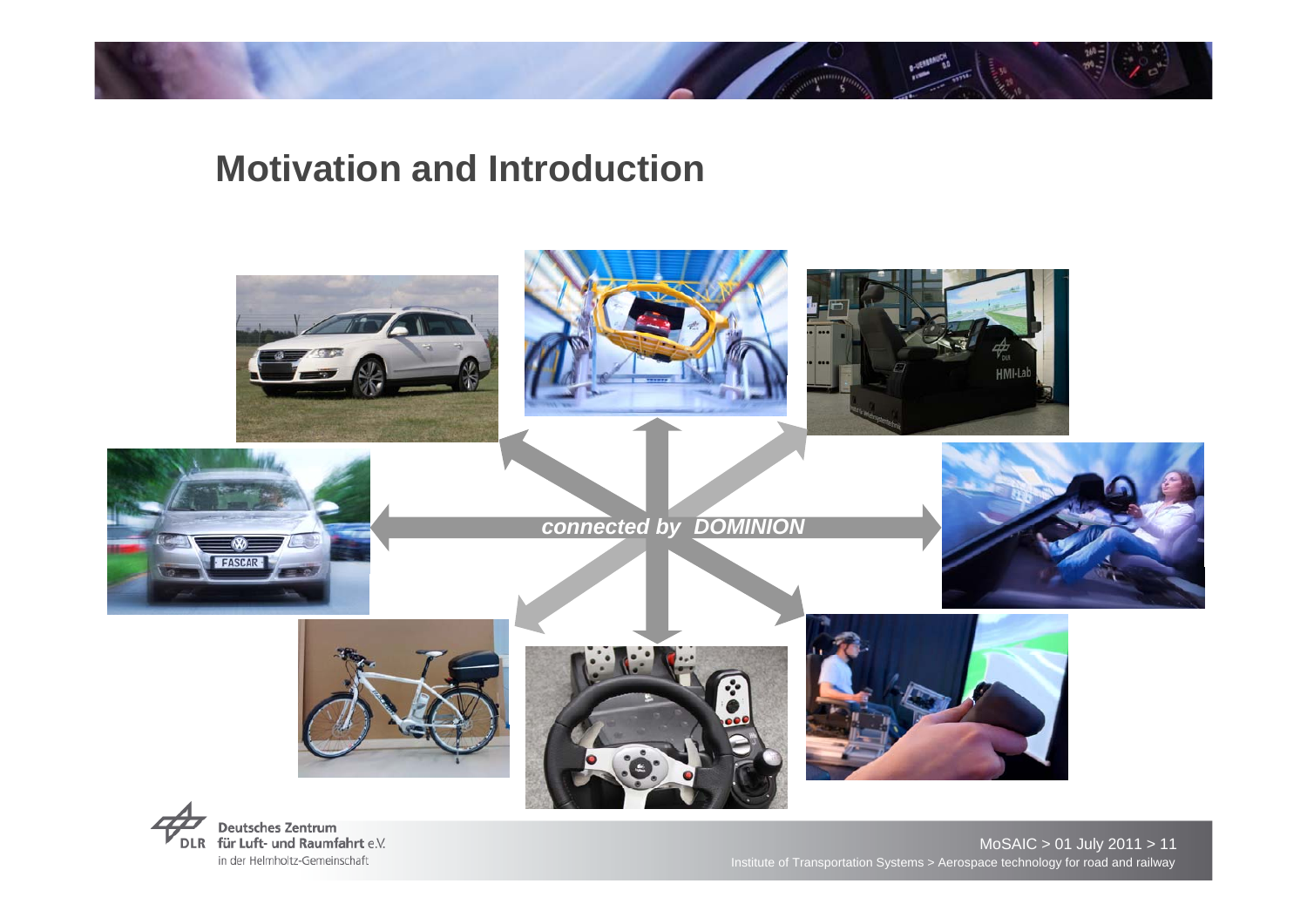

### **MoSAIC – DOMINION**

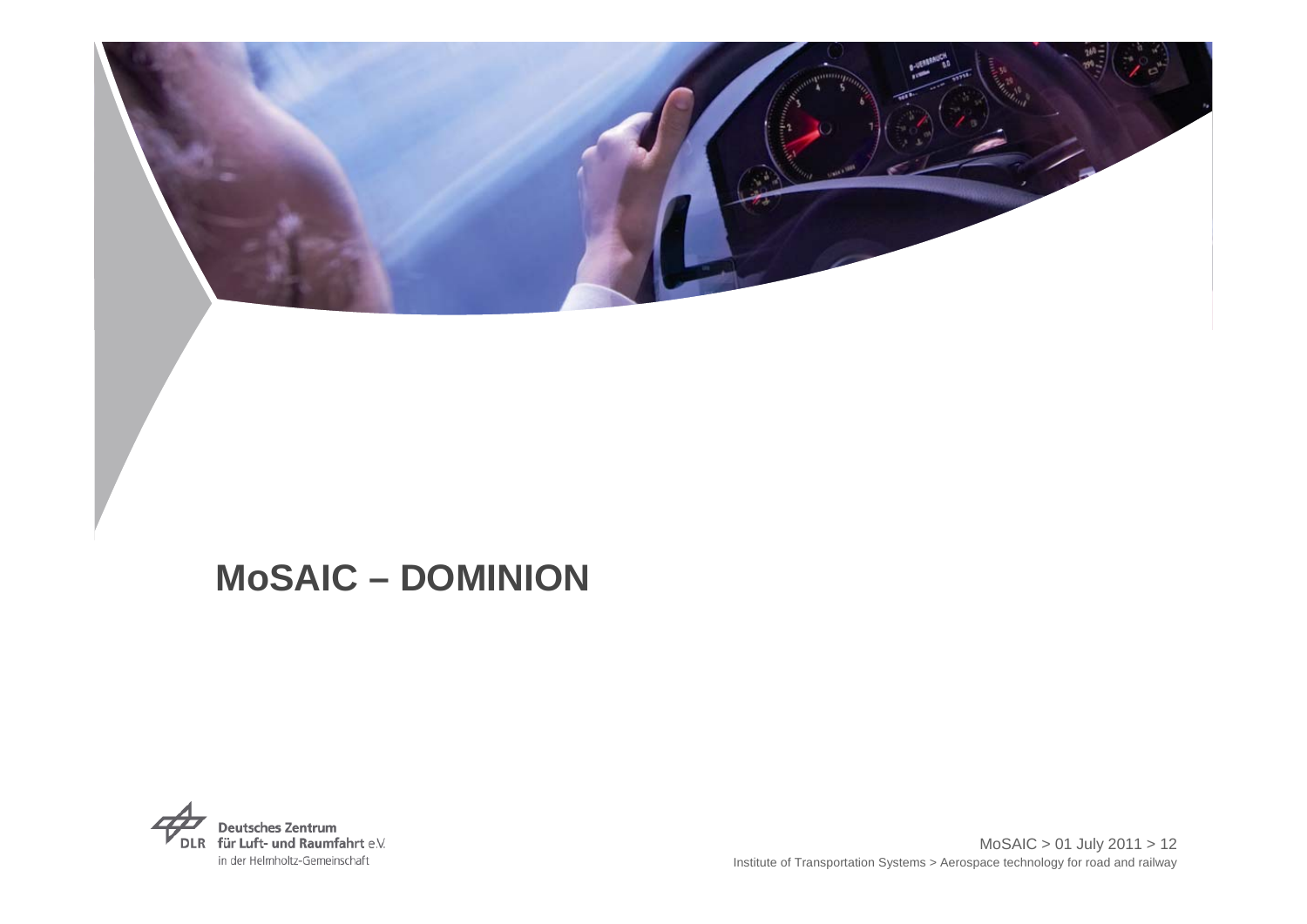# **DOMINION**

- Developed by DLR 7
- Follows the paradigm of service-oriented architecture (SOA)  $\overline{\phantom{a}}$ 
	- A service represents a delimited and defined performance, which is  $\overline{\phantom{a}}$ produced by an application module and consumed by other application modules
	- $\rightarrow$  The service interface and the functional specification is strictly defined between using and providing application module
	- Services are able to collaborate services from different context could be  $\overline{\phantom{a}}$ integrated within a new overall context (orchestration)
	- The loose coupling offers a high level of autonomy to service developers and  $\overline{\phantom{a}}$ providers

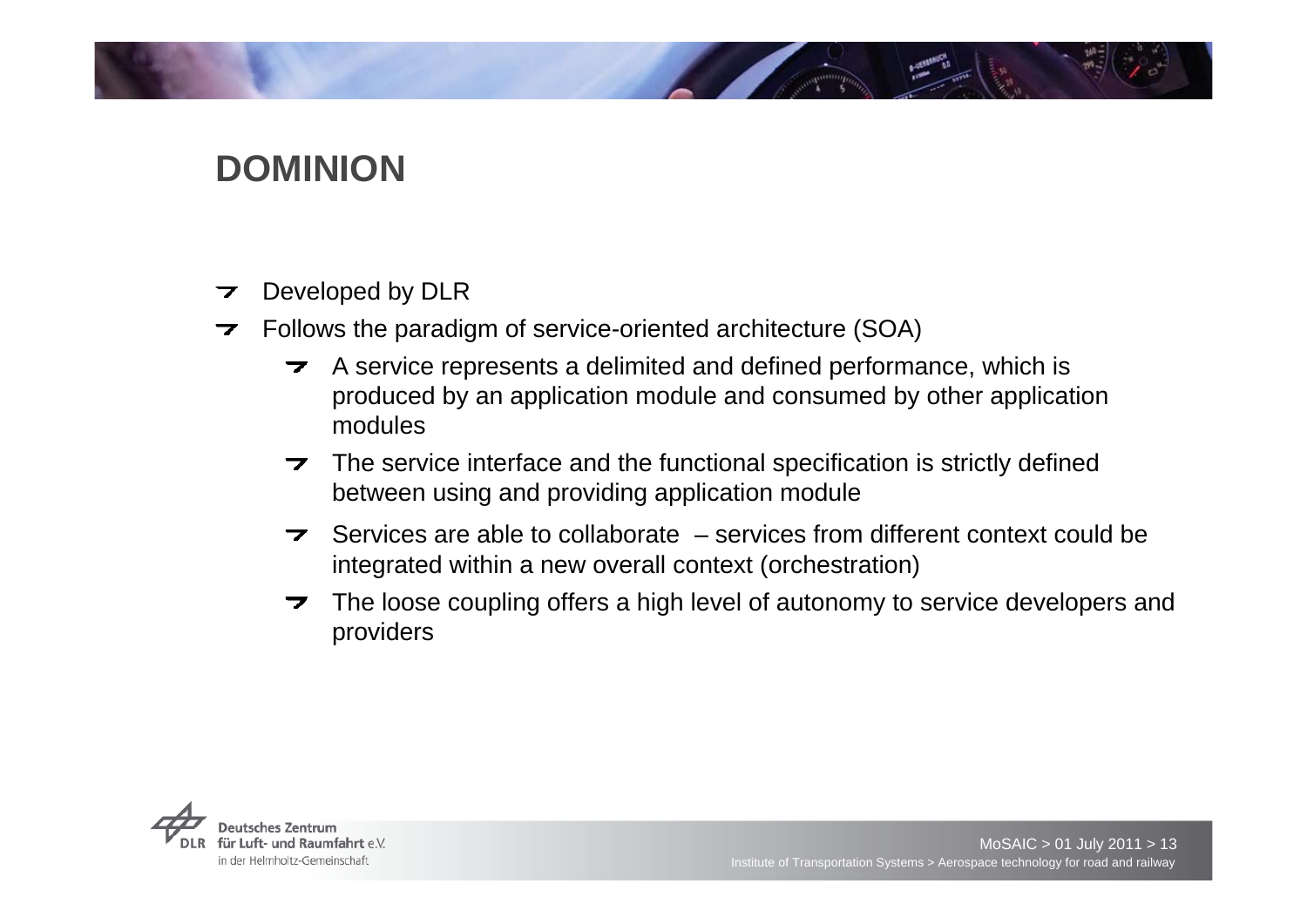# **DOMINION**

- Continuous development and runtime environment in all laboratories 7
- Formal description of services through VSDL (in-Vehicle-Service-Description-Language) 7 derived from WSDL (WebService-Description-Language)
- Standardized, database supported collection of (test) data ⇁
- No expert knowledge about the research facilities necessary for the developer ⇁
- Fast development cycles on multiple platforms 7
- Different RTE7  $C/C++$  API **OSGI-GW** V2X-GW WebService-GW ViewCar **HMI-Lab Basic Services FASCar I** VR-Lab **FASCar II Motion Sim Mobile Devices DOMINION** virt. Sensors **RSUs** virt. RSUs ... **Data Management Services Vehicles and other Devices Simulators and other virtual Devices DOMINION Data Store Standardized Interfaces** (e.g. WebDAV, ODBC)

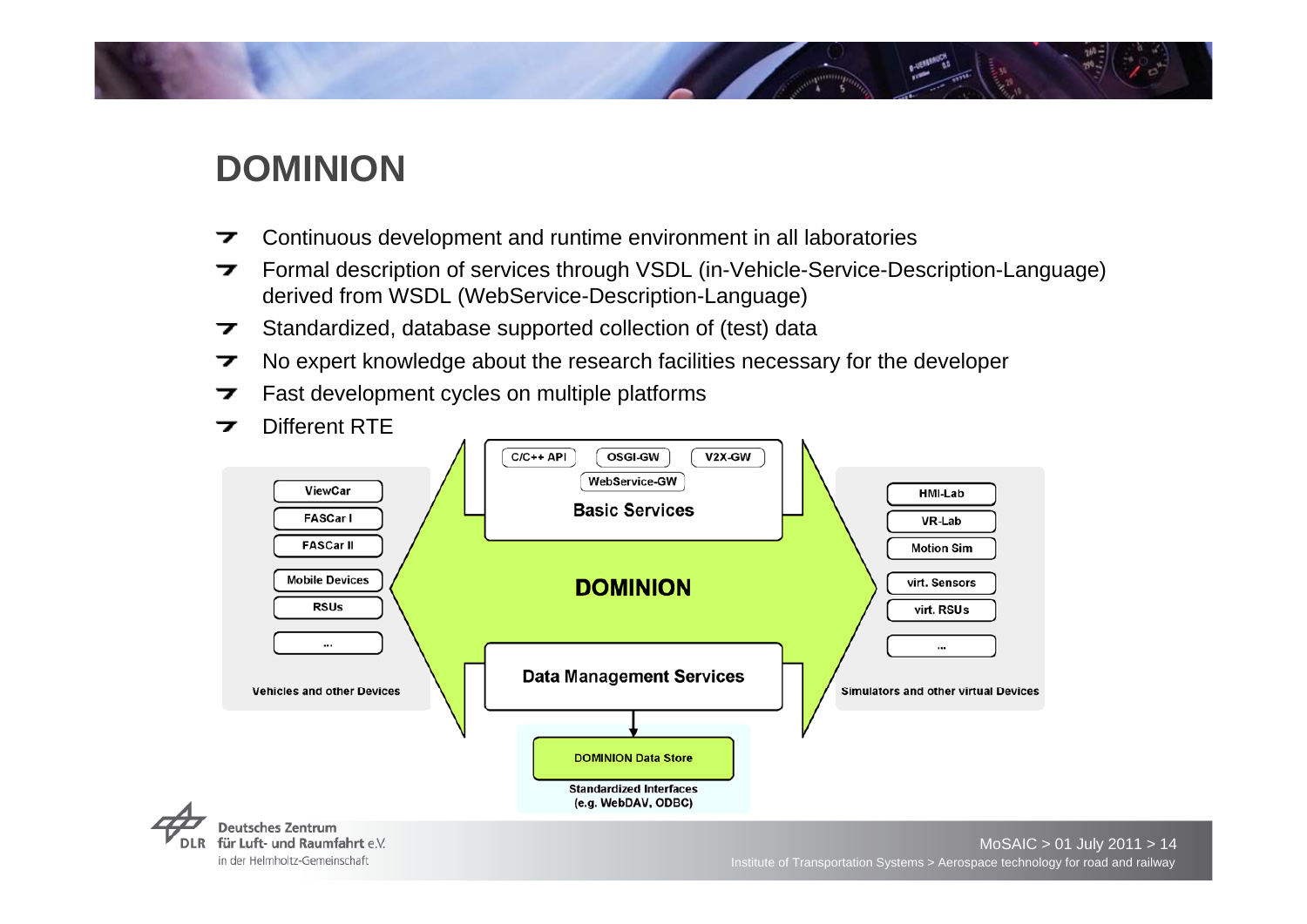

# **MoSAIC – Architecture Approaches**

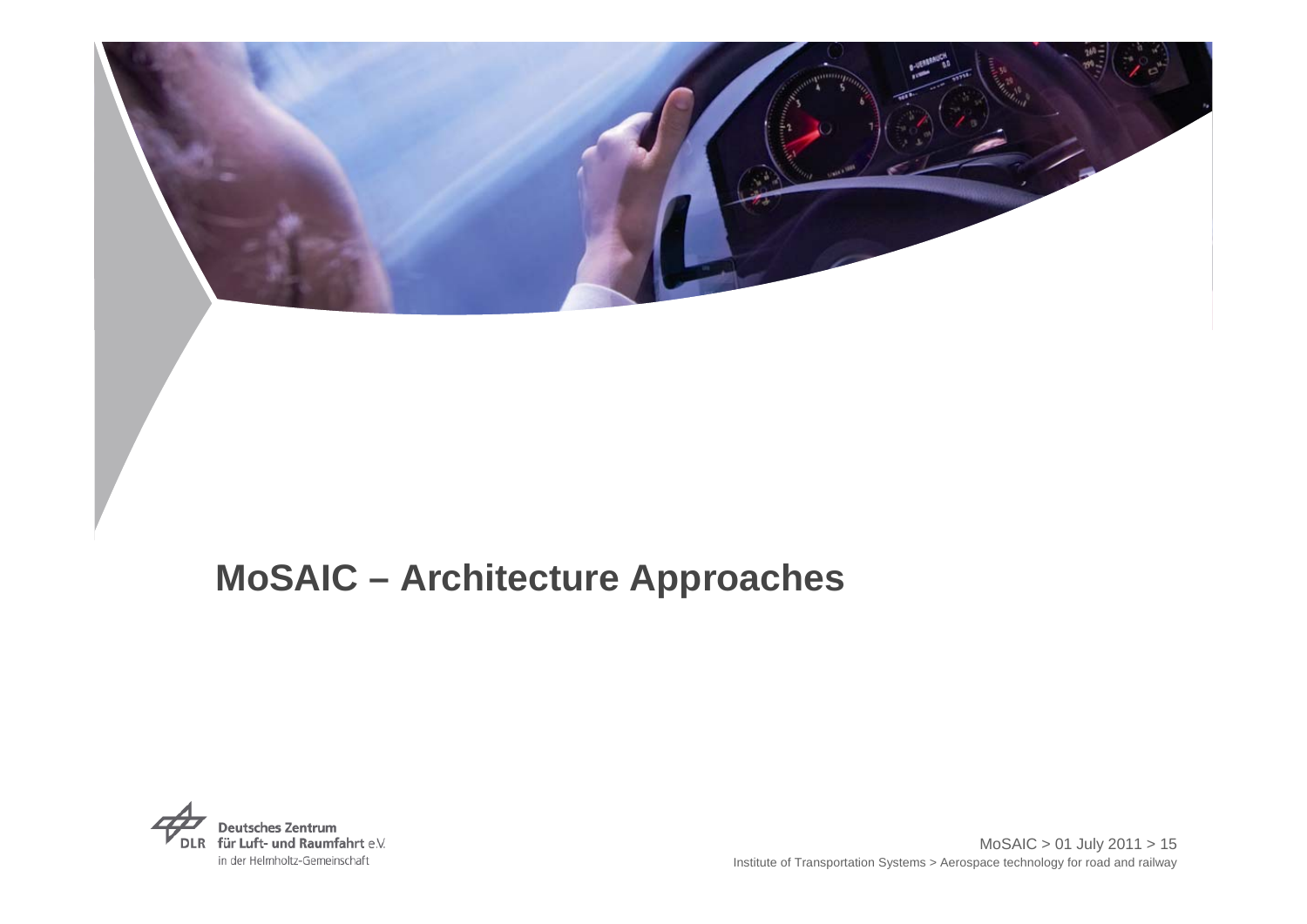# **Architecture Approaches**  Boundary Conditions

- Research facilities are spatial separated  $\overline{\phantom{a}}$
- $\triangleright$  Each research facility has to be useable within MoSAIC and self-sufficient without huge efforts
- Maintenance effort should be kept on the same level $\overline{\phantom{a}}$



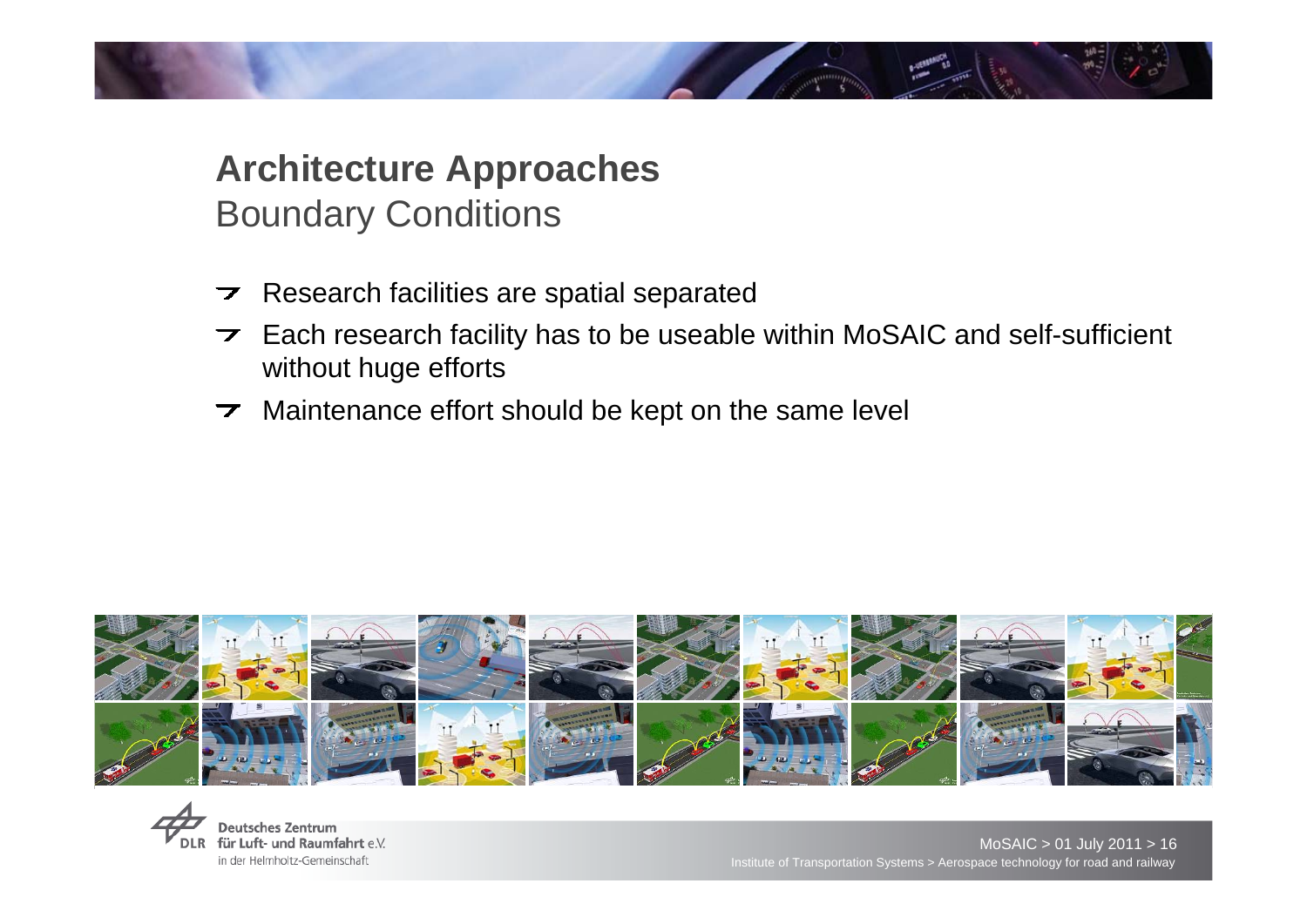# **Architecture Approach I**

- $\overline{\phantom{a}}$  All research facilities are in the same communication sub-network
- $\triangleright$  One instance of DOMINION for all research facilities
	- $\triangleright$  Only one instance for Traffic, **Communications** simulation etc.
	- $\triangleright$  More than one instance for Driver Assistance Applications
- Only one MAIN Control  $\overline{\phantom{a}}$ station



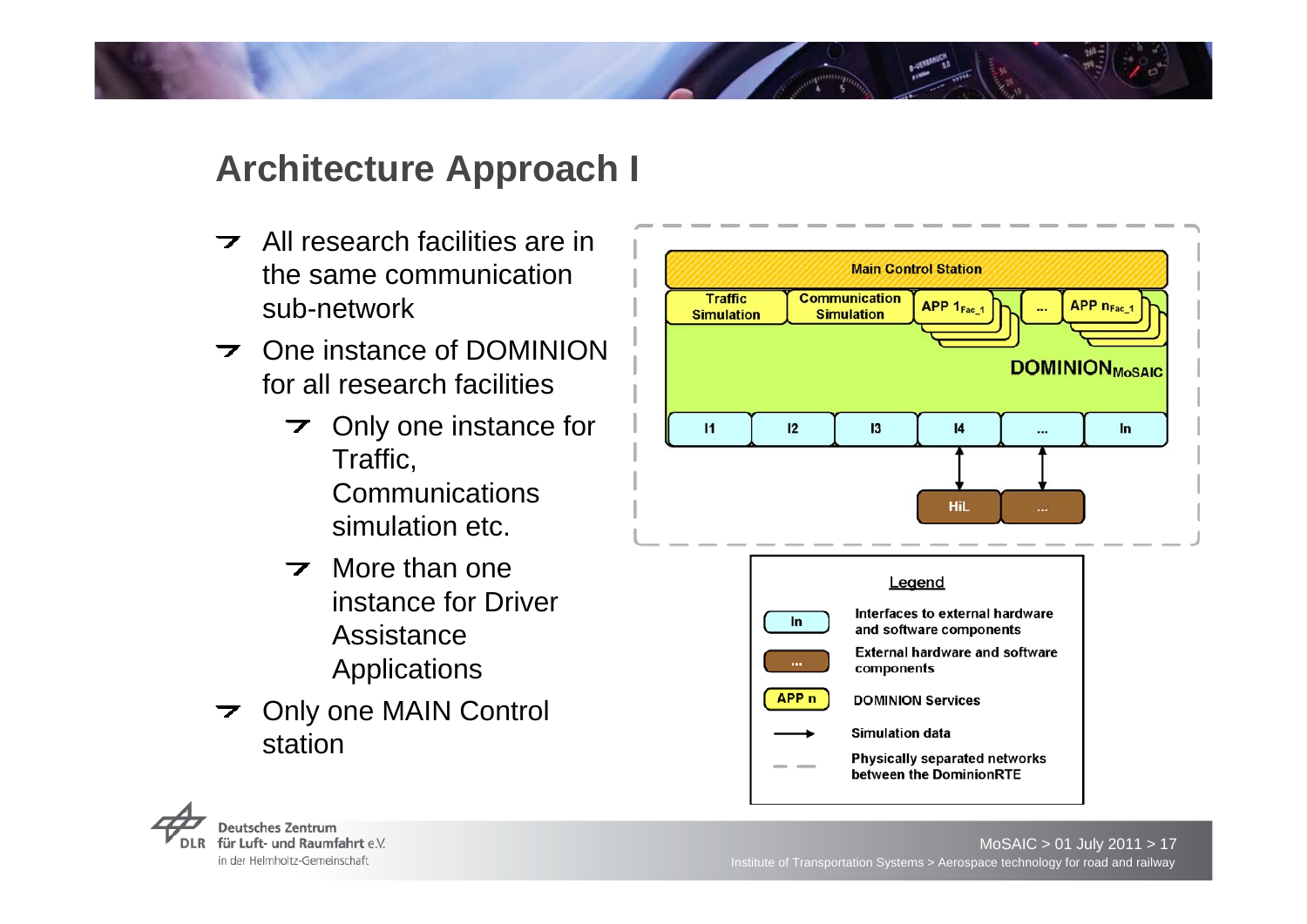# **Architecture Approach II**

- $\triangleright$  Every research facility has its own communication subnetwork
- $\triangleright$  Every research facility uses its own DOMINION instance
	- $\triangleright$  DOMINION<sub>MAIN</sub> to connect the instances and to run "unique" applications
- **Distributed Control** Station concept



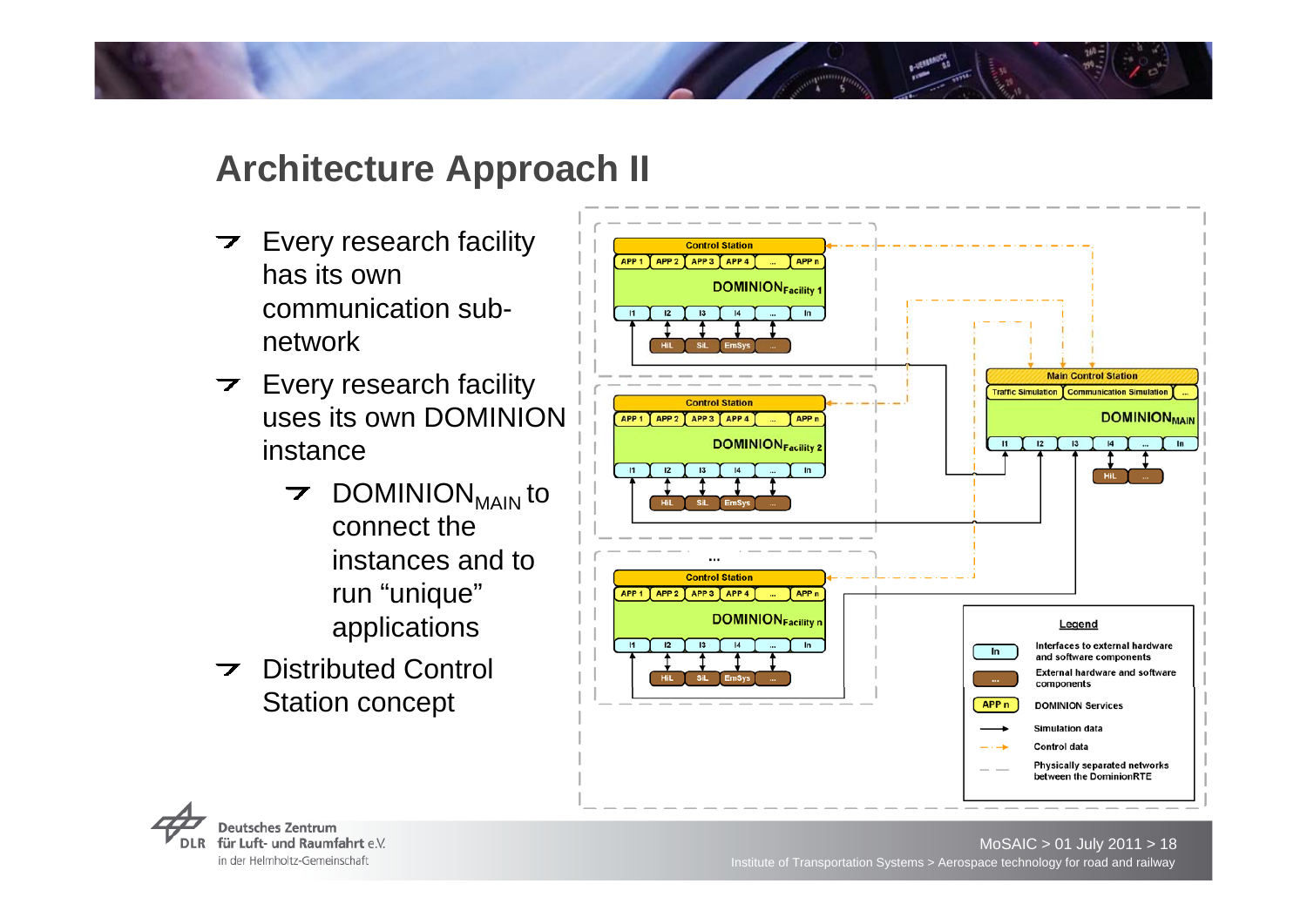

# **MoSAIC – Test Scenario and Results**

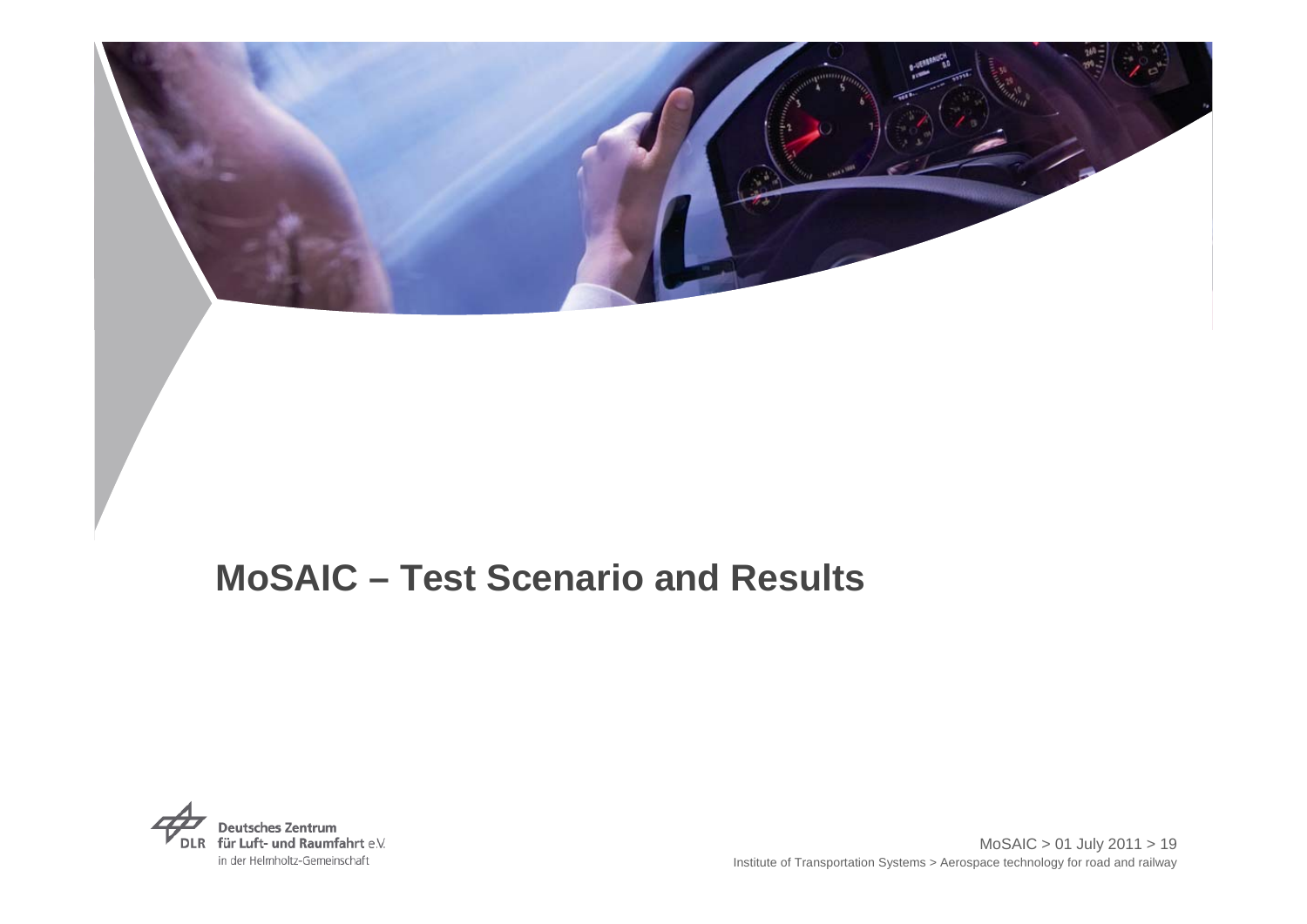# **Test Scenario and Results**













Institute of Transportation Systems > Aerospace technology for road and railway MoSAIC > 01 July 2011 > 20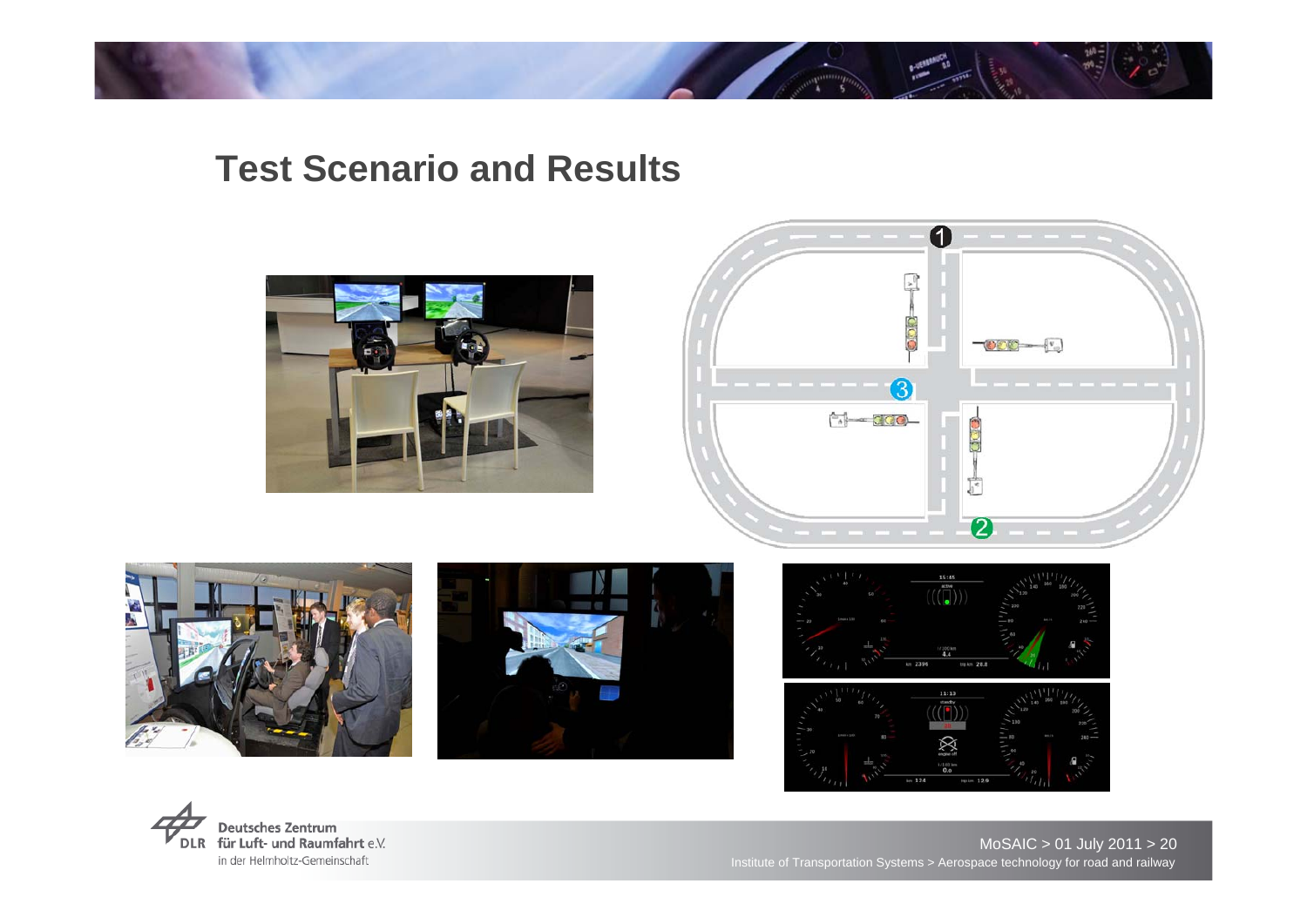# **Test Scenario and Results**

- The results show that both approaches are applicable for certain setups  $\overline{\mathbf{z}}$
- Architecture Approach I  $\overline{\phantom{a}}$ 
	- $\triangleright$  For spatial non-separated setups like in the test scenario
		- $\overline{z}$ More difficult for stand alone operation of simulators  $\bm{\rightarrow}$  one subnetwork for all simulators
	- $\triangleright$  For less complex setups
		- Less modularity compared to Approach II  $\overline{\phantom{a}}$
		- Easier data collection $\overline{ }$
- **EXECUTE** Architecture Approach II
	- $\triangleright$  For spatial separated setups with higher complexity
		- easy for stand alone operation of simulators  $\rightarrow$  separated sub- $\overline{\phantom{a}}$ networks for each simulator
		- Higher modularity compared to Approach I  $\overline{\phantom{a}}$
		- Distributed data collection is more difficult $\overline{\phantom{a}}$

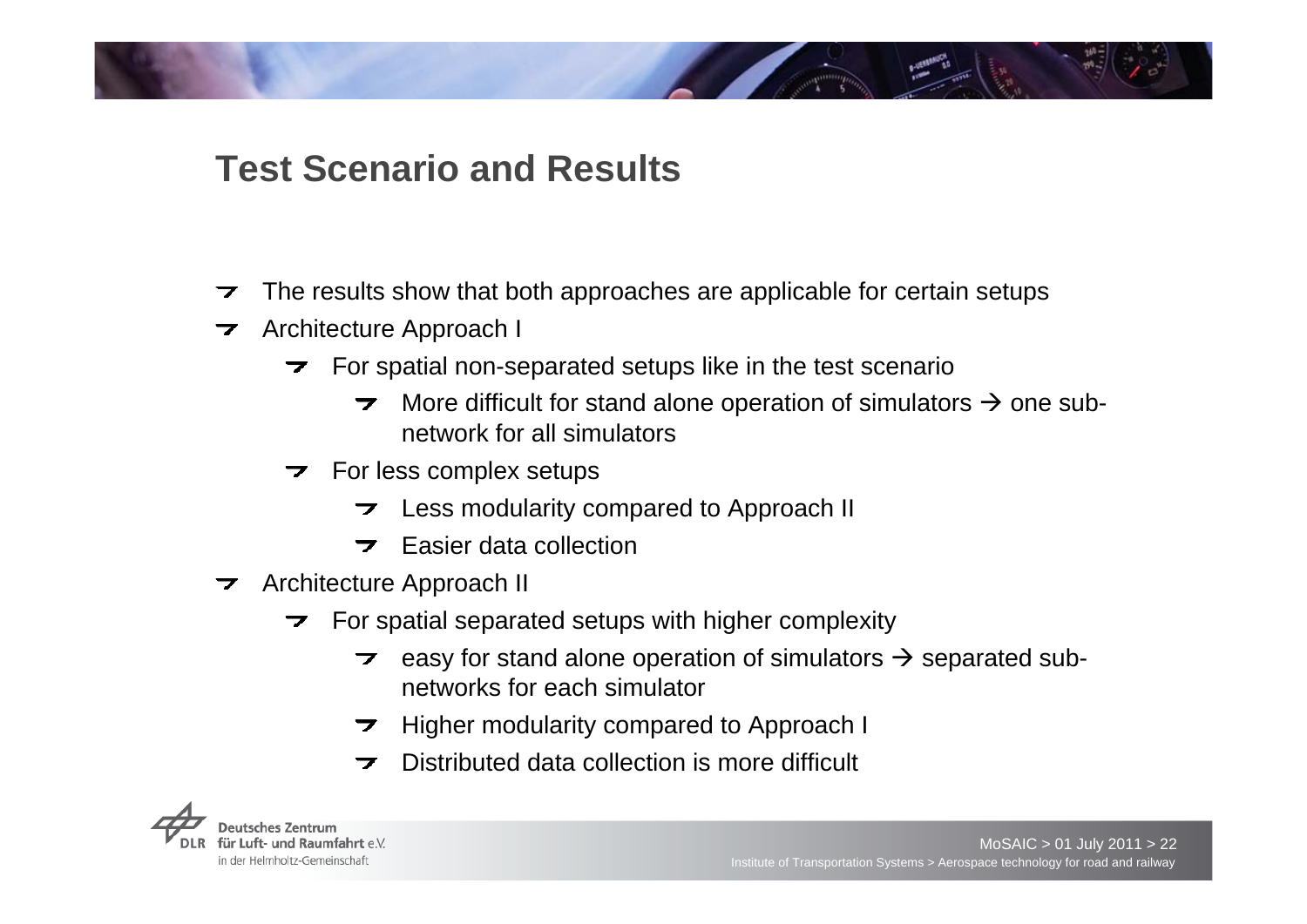# **Conclusion and Next Steps**

- Both architecture approaches are possible for the realization of MoSAIC  $\overline{\phantom{a}}$
- Finally there will be a combination of both approaches  $\overline{\phantom{a}}$ 
	- $\rightarrow$  Approach I as first step for non-spatial separated studies
	- Approach II for spatial separated studies  $\overline{\phantom{a}}$
- Methodology for the control and evaluation of driver studies with more than one real  $\overline{\phantom{a}}$ human driver (EU-Project – D3CoS)
- $\rightarrow$  Solution for distributed data logging for Approach II